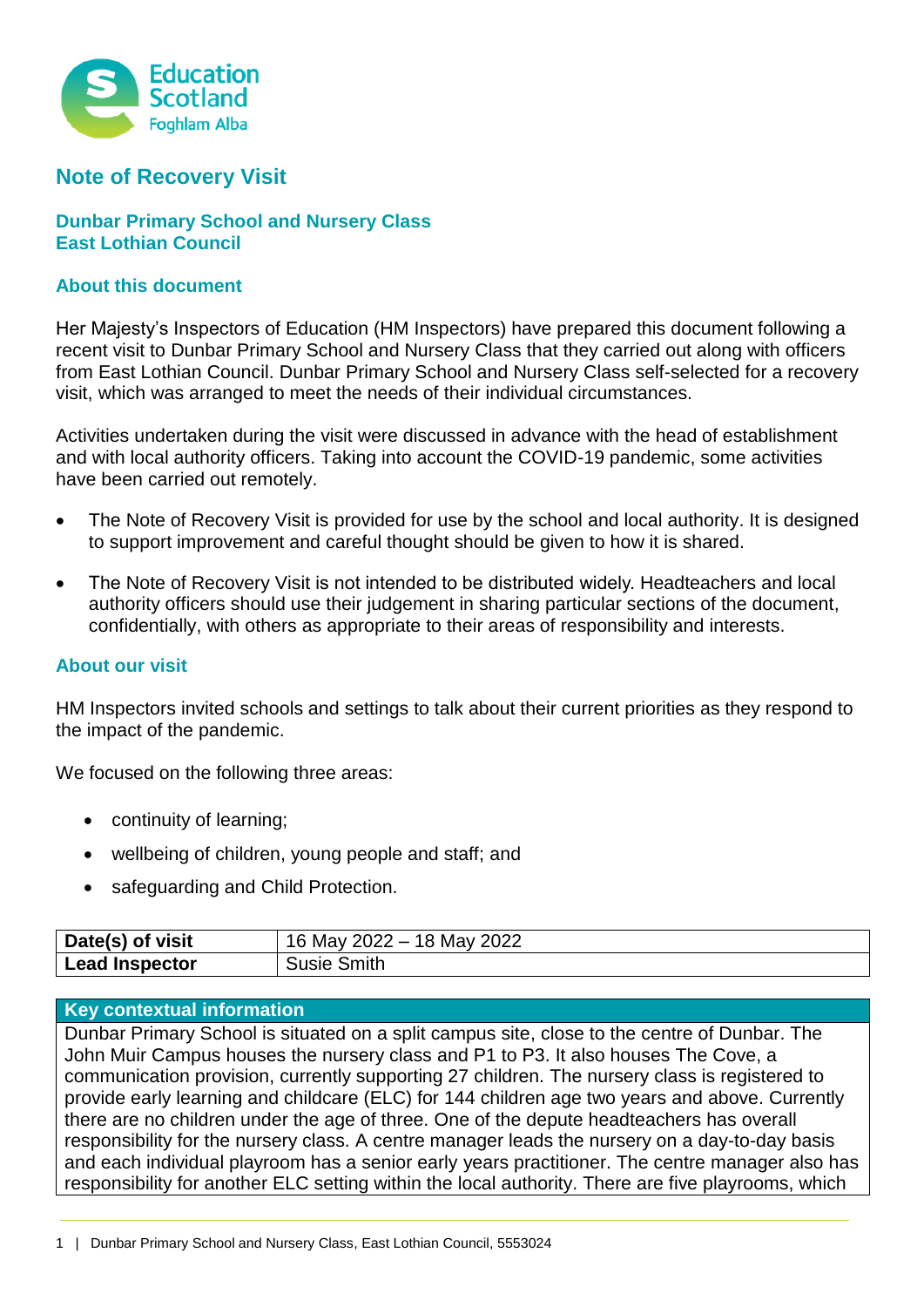

operate independently across two buildings. All playrooms have their own outdoor area. The setting has operated 48 weeks per year since the implementation of 1140 hours of ELC. All children attend for two full days and alternate Fridays.

Twenty P4 to P7 classes are situated at the Lochend Campus which is a 15 minute walk from the John Muir Campus. There are 160 staff working across both sites. The headteacher is supported by six depute headteachers and five principal teachers. The current school roll is 1,237.

The school is very much at the heart of the local community. Prior to the pandemic, staff welcomed a large number of volunteers into the school to support a range of different activities and learning experiences. The school had strong community links which supported children's learning and wider achievement. All stakeholders are keen to see these links with families and the wider community reinstated as COVID-19 restrictions ease.

#### **1. Continuity of learning**

Staff across each primary stage have regular opportunities to plan together. This well-established practice enabled staff to share workload and utilise areas of expertise during periods of remote learning. This partnership working supports consistency and progression across year groups and provides opportunities for moderation. Part-time teachers provide supply cover in their non-working days. This, along with the partnership working approach, helps to maintain continuity of learning for children during periods of staff absence.

Staff assessed fully where children were in their learning at the start of this session. They considered carefully when best to undertake the Scottish National Standardised Assessments (SNSA). As a result, staff are better informed about how to support children in their learning. Senior leaders identify that the attainment of children at P3 has been most affected by the pandemic. They have put appropriate measures in place to address this. Staff across the nursery and P1 report an increase in the number of children who require additional support with communication and language skills. The headteacher uses pupil equity funding (PEF) to secure access to a visiting speech and language therapist who provides both universal and targeted support for children. The approach also builds the capacity of staff as they learn a range of techniques and strategies to support children during play.

Teachers used assessment evidence to identify the need to improve writing across all stages. They are participating in a three-year writing programme with other local schools. Staff now take a more structured approach to teaching writing and use research projects to evaluate how effective approaches are. Children feel their writing skills are improving.

Each senior leader has responsibility for a specific year group. Their strategic understanding of children's progress and curriculum delivery at each stage helps identify gaps in learning across curriculum areas. They use this information to ensure continuity in learning for children at the end of each academic year. Staff use information about children's progress effectively to identify learners in need of support and challenge.

Staff make use of local authority curriculum frameworks and ensure children receive their entitlement to a broad curriculum. The use of a play-based approach to learning in P1 is having a positive impact on children's learning and progress. We discussed with senior leaders how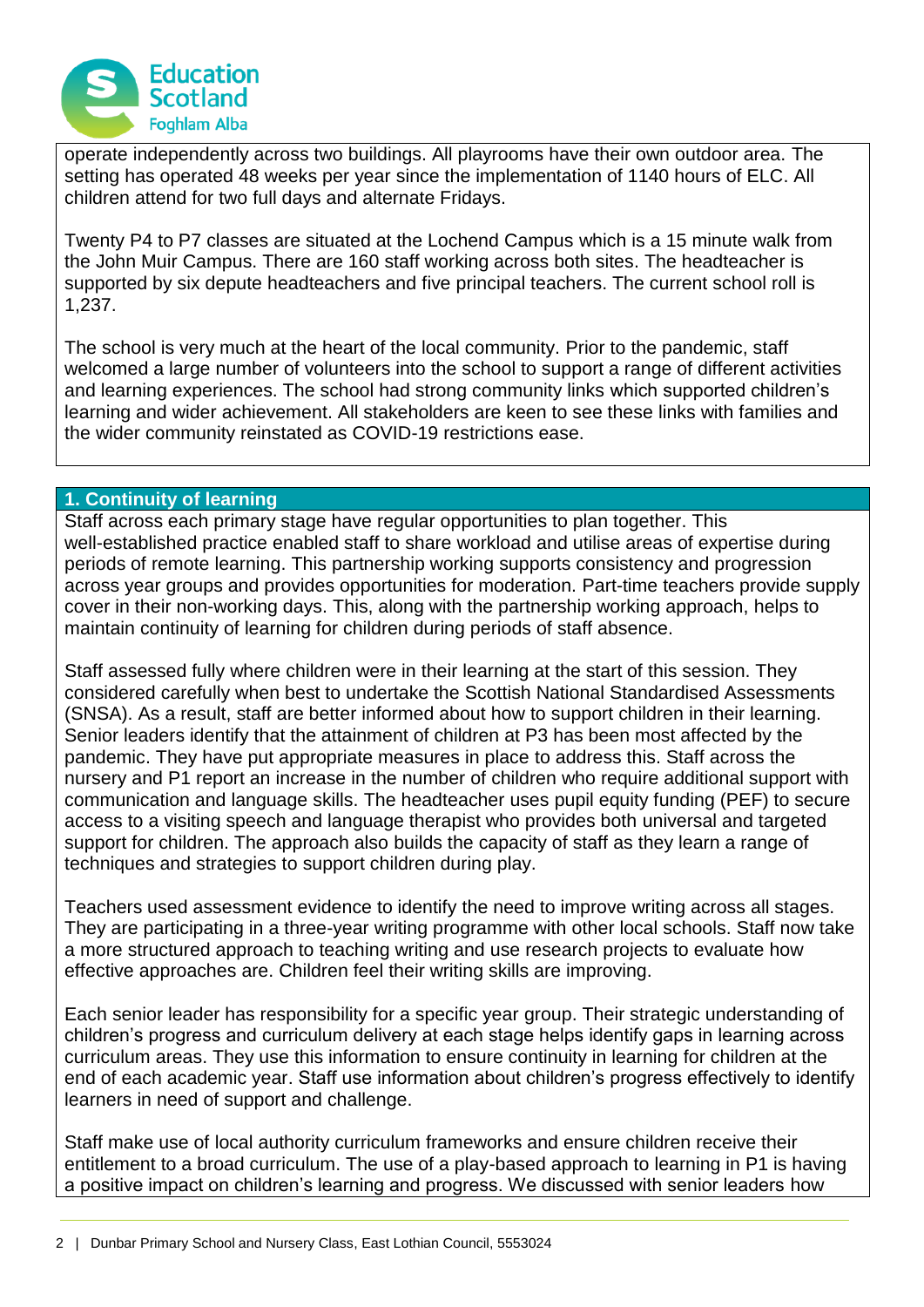

teachers could use observation to support assessment in P1. We also explored possible approaches to support a shared understanding of progress between staff working across early level. Expansive school grounds provide a rich variety of learning environments. There is potential to develop their use further to provide planned, progressive outdoor learning opportunities.

In the nursery, most children engage well during indoor and outdoor play. Practitioners monitor closely the range of experiences provided for children. This helps ensure breadth of opportunities across the curriculum. Practitioners continue to develop their skills in observing and recording children's learning. They use effective approaches to record children's achievements. This information identifies where there may be gaps in learning. Practitioners use this information effectively to support both responsive and intentional planning for children's learning. They may find it helpful to revisit national guidance and access resources on the National Improvement Hub. This could support reflection, deepen knowledge and improve further consistency of practice.

In The Cove, teachers understand the needs of learners and use this knowledge well to support children to engage with their learning. All children returned successfully to full-time learning in school following the lockdown. While COVID-19 restrictions were in place, children were unable to access valuable learning activities in the local community. As mitigations ease, staff work well to offer most children a wider range of learning experiences. Aided by community partners, they offer children a breadth of activities that improve wellbeing and develop skills for life, learning and work. These include swimming, climbing and visits to the local library. Teachers in The Cove now need to work more closely with colleagues in the wider school. They should plan jointly more lessons which allow children in The Cove to engage in learning activities alongside their mainstream peers.

# **2. Wellbeing of children, young people and staff**

Across the school and nursery, there is a calm and caring ethos. Staff know children well and understand clearly their health and wellbeing needs. Staff recognised the need to focus on wellbeing in response to the pandemic. They prioritise nurturing approaches as part of the universal support for children's wellbeing. A whole-school approach to understanding emotions helps children to talk confidently about their feelings and develop strategies to deal with these effectively.

The school values, and a focus on children's rights, support learners to feel valued and respected. Children know they can talk to adults in school and are confident they will be listened to and supported. Staff are vigilant in identifying individuals who may require support with their wellbeing. They raise concerns promptly with senior leaders and agree appropriate strategies or interventions. A wide range of partners provide effective, targeted support to reduce anxiety, build confidence and promote children's mental wellbeing.

Staff encourage physical activity and promote the benefits of being outdoors. There are opportunities to celebrate diversity and promote an inclusive culture. It would be helpful to have a clear framework for the wide range of approaches, strategies and interventions in place to support children's wellbeing. This would provide staff with a coherent overview of the supports available across the school, linked to the wellbeing indicators.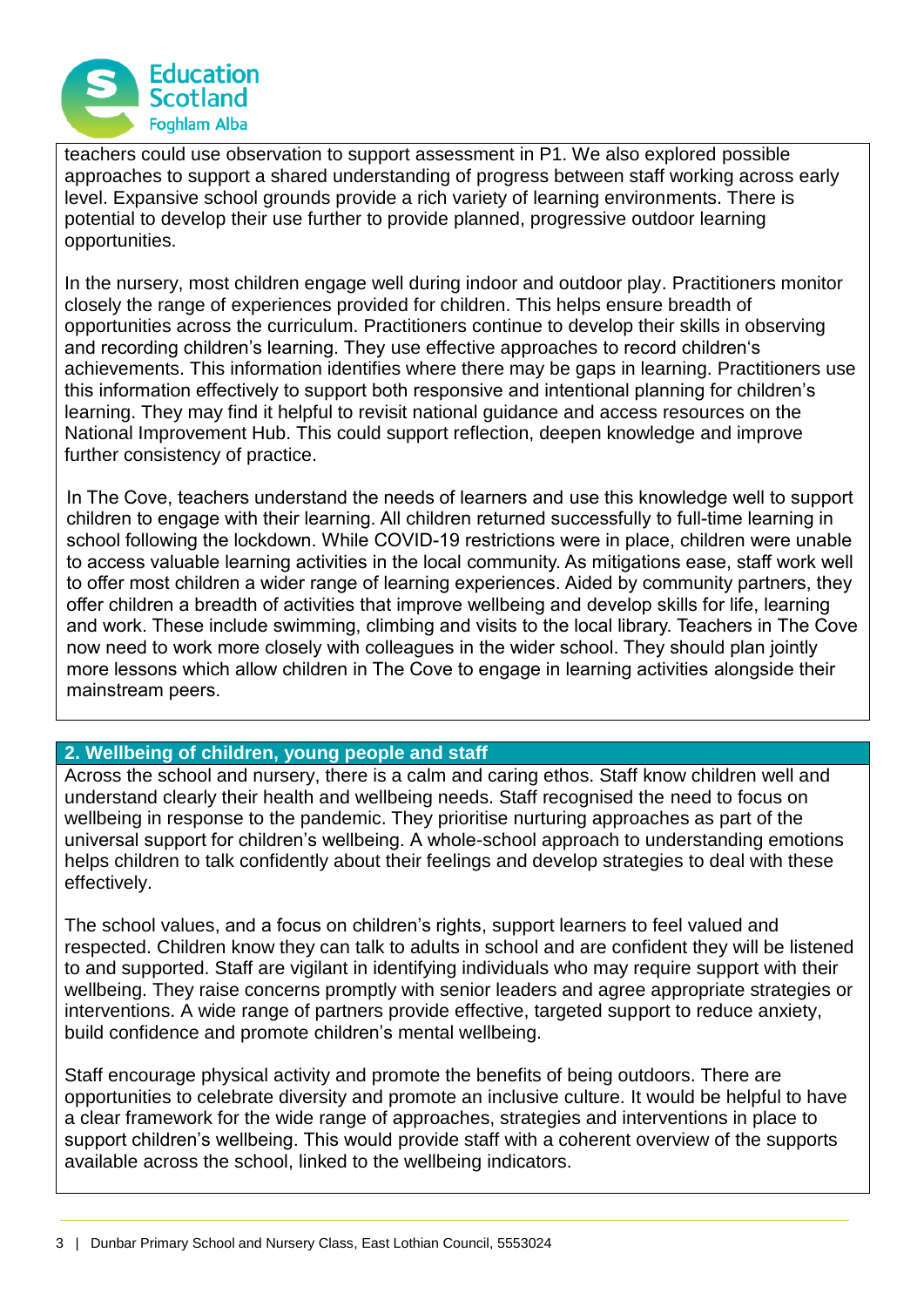

The staff work very well together. They feel well supported by each other and know they can approach senior leaders with ideas, issues or concerns. There is a greater focus on supporting staff wellbeing in recognition of the ongoing challenges staff face. A range of activities and groups, such as wellbeing walks and a running group, promote physical and mental wellbeing. These opportunities are open to all staff and have strengthened further staff relationships. There is a plan to develop a coaching culture across the school to support not only professional learning, but also wellbeing.

Children in the nursery are becoming familiar with the wellbeing indicators. They have the opportunity to access a wide range of experiences to support their health and wellbeing. This includes cosy quiet spaces, sensory resources and physical equipment. Outdoors, children are particularly skilled in using wheeled toys and climbing on trees and structures created from loose parts. Children from across the five playrooms have lunch together in the school dining hall. We would suggest that practitioners continue to use self-evaluation to review the lunchtime experience. This could support practitioners to identify any changes required to ensure a positive experience for all.

Practitioners report that the move to 1140 hours of ELC and the impact of COVID-19 has been challenging. They have found the support from each other and the centre manager invaluable. The practitioner team are motivated and keen to extend their knowledge to improve further their practice and achieve consistency.

Staff in The Cove have worked successfully to install a caring culture. They place great emphasis on supporting children and families' wellbeing. Staff respond well to children's changing wellbeing needs. They have supported children effectively to overcome any anxiety or loss they are experiencing as a result of the pandemic. Most children in The Cove enjoy participating in sports and physical activity. They would benefit from more opportunities to engage in planned physical education learning activities in the school. Staff in The Cove are well supported by their colleagues and senior leaders. However, most staff in The Cove believe that the expectations placed upon them during the second lockdown had a detrimental impact upon their wellbeing. Senior leaders ensure staff are able to share any wellbeing concerns they may be experiencing as a result of the pandemic.

# **3. Approaches to Safeguarding and Child Protection procedures**

**As part of this visit, HM Inspectors explored with school/setting leaders approaches to safeguarding and child protection. We identified the following areas of effective practice/ areas for development.**

The school's child protection and safeguarding policy is in line with East Lothian Council expectations. The policy takes good account of relevant legislation and guidance. Contact details for the child protection coordinators should be added to the list of key telephone numbers contained within the policy document. A hyperlink to East Lothian's child protection and safeguarding policy would also be a helpful addition.

Both the headteacher and a principal teacher have undertaken professional learning to support them to take on the role of child protection coordinator. All staff across the school and nursery undertake safeguarding and child protection e-training each school session. New staff complete mandatory training on child protection processes and procedures within four weeks of being in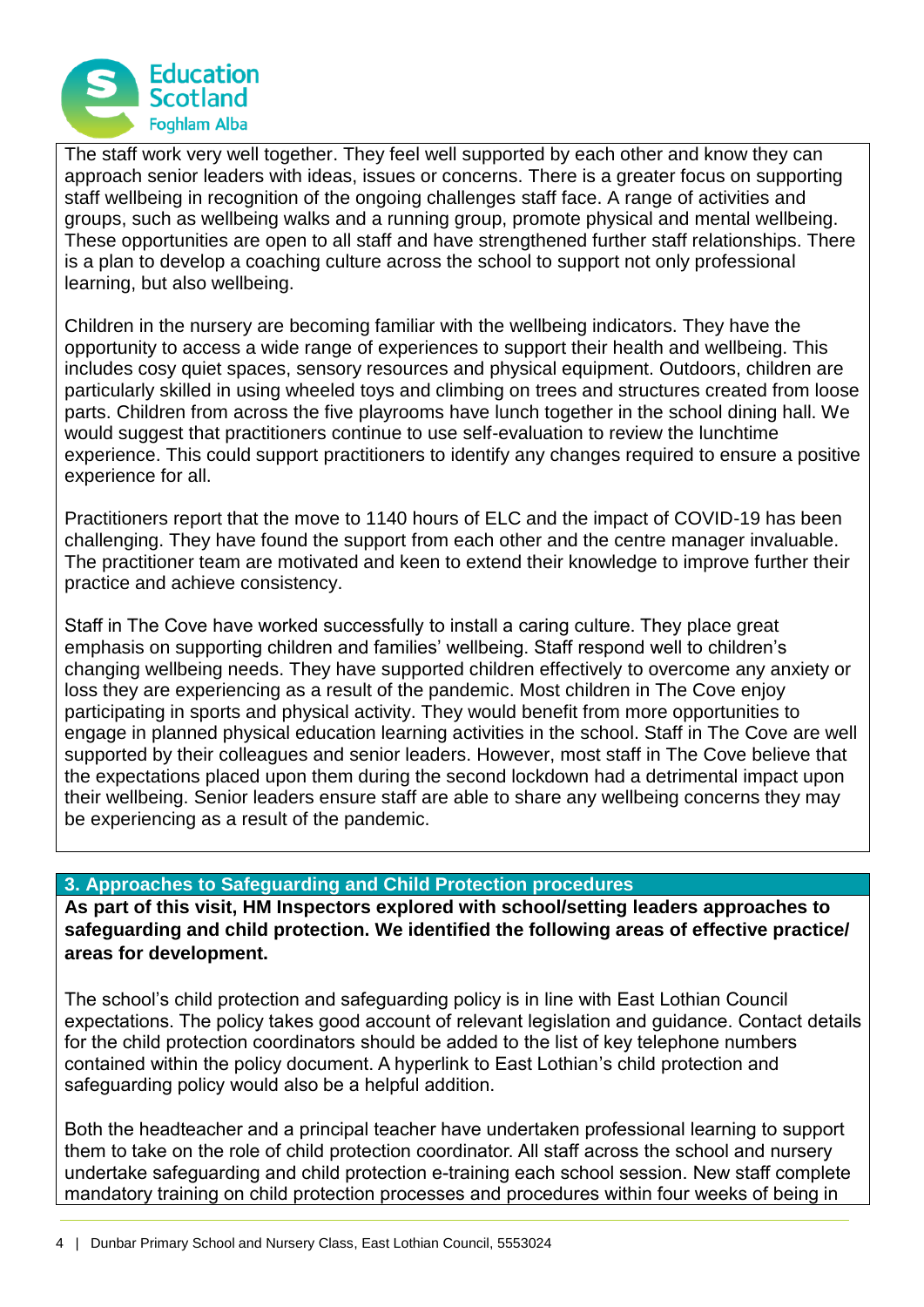

post. If staff have any safeguarding concerns, they know the process to follow, including action they must take.

The headteacher and centre manager should develop a policy for staff to follow in the absence of the child protection coordinators. This is particularly in relation to accessing confidential files outwith school hours and term-time. The centre manager is in the process of updating and improving children's personal plans which include chronologies. It will be important for these plans to be organised in such a way that relevant practitioners can access information quickly and easily.

All members of the school community are aware of the child protection policy and procedures. Children and families know someone at the school they can speak to if they have any concerns. The role of the child protection coordinator is visible throughout the school and nursery. Senior leaders should provide all visitors with a succinct summary of what to do if they have any safeguarding concerns.

There has not been a marked increase in safeguarding issues at the school following the pandemic. Senior leaders have an awareness of potential safeguarding issues that could impact on children and families as a result of COVID-19. As part of continuing curriculum development, teachers should incorporate more learning activities on areas such as staying safe online and bullying.

Senior leaders closely monitor children's attendance. Almost all children are successfully maintaining 90% attendance or above. There is a clear procedure in place for highlighting and responding to any irregular or concerning patterns of non-attendance. COVID-19 has negatively affected a few learners' attendance. Senior leaders proactively identified this risk and allocate PEF to support interrupted learners.

# **Summary of emerging issues and/or challenges as a result of the pandemic.**

Staff and parents report increased levels of anxiety in children as a result of the pandemic. In a few cases, this has led to children struggling to return to school full-time. Senior leaders work closely with families and a range of partners to support children to re-engage with the school. A pupil support worker liaises closely with children and families effectively to support identified learners' to re-engage with their education. This is having a positive impact on children's wellbeing and involvement with their learning.

Senior leaders and staff should continue to create and develop bespoke learning pathways to meet better the needs of interrupted learners. The headteacher is solution-focused in trying to identify creative approaches to motivate and re-engage children in their learning. The headteacher recognises the need to ensure all children receive their full entitlement to a broad, planned and progressive curriculum. Working closely with parents and partners, the longer term goal will be to reintegrate children fully into learning in class with their peers.

Senior leaders and parents describe the lengths staff went to, in order to support key transitions across the school. COVID-19 restrictions affected the school's usual approaches to supporting transition, especially between the two campuses. Staff used technology well to introduce children to their new teacher and to provide video tours of classrooms and shared spaces. However, transitions were challenging for children with additional support needs who would have